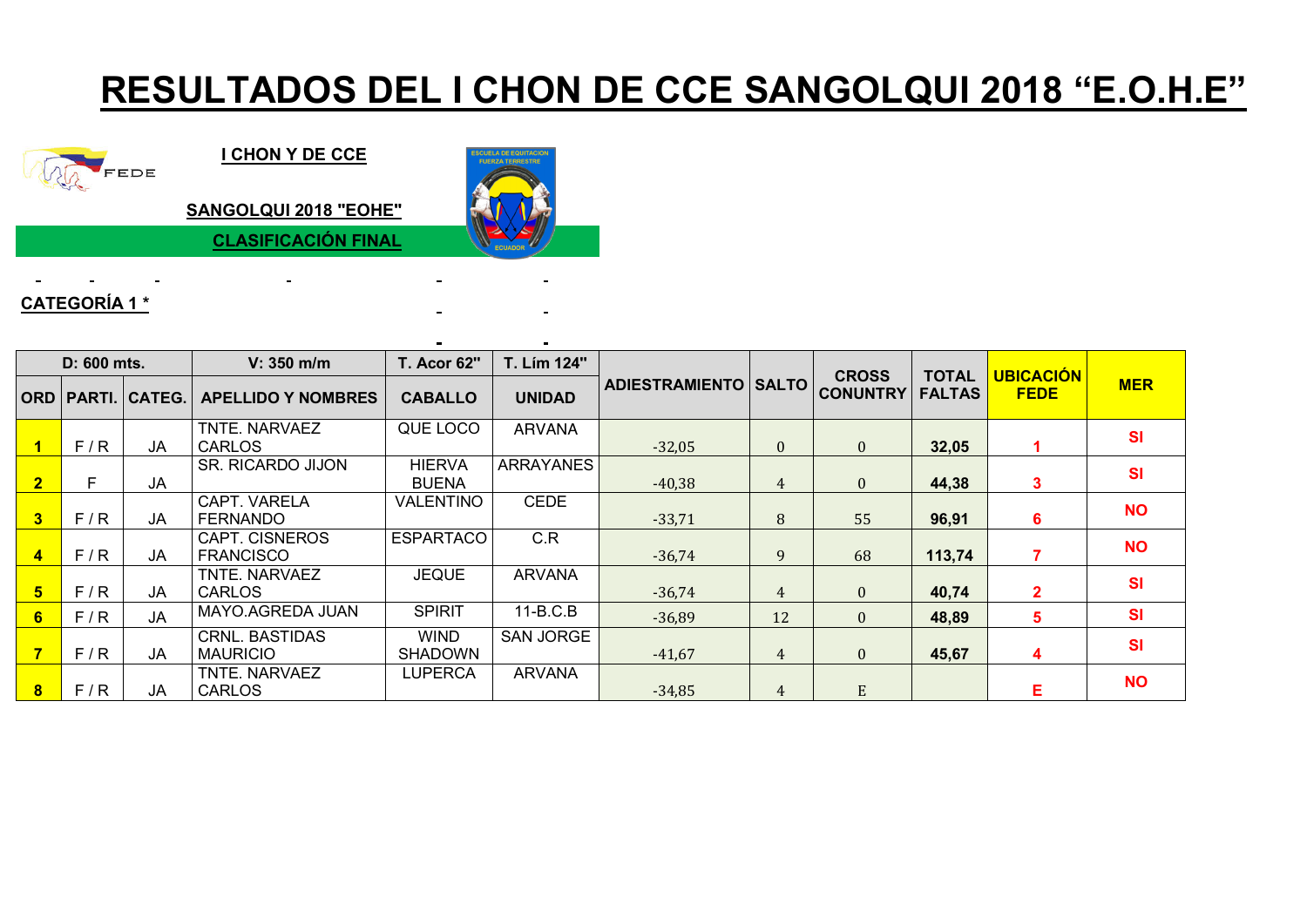

**I CHON DE CCE** 

**SANGOLQUI 2018 "EOHE"**

**CLASIFICACIÓN FINAL**

 $\blacksquare$ 

 $\sim$ 

## **INTRODUCTORIA**

| D: 600 mts.             |               | V: 350 m/m                              | <b>T. Acor 62"</b>     | T. Lím 124"     |                     |              |                                 |                               |                                 |            |
|-------------------------|---------------|-----------------------------------------|------------------------|-----------------|---------------------|--------------|---------------------------------|-------------------------------|---------------------------------|------------|
| <b>ORD</b>              | <b>CATEG.</b> | <b>APELLIDO Y NOMBRES</b>               | <b>CABALLO</b>         | <b>UNIDAD</b>   | <b>ADIESTRAMIEN</b> | <b>SALTO</b> | <b>CROSS</b><br><b>CONUNTRY</b> | <b>TOTAL</b><br><b>FALTAS</b> | <b>UBICACIÓN</b><br><b>FEDE</b> | <b>MER</b> |
| $\mathbf{1}$            | <b>JB</b>     | <b>SR. ANDRES JARRIN</b>                | <b>LABALBLUE</b>       | ARVANA          | $-34,87$            | 24           | E                               |                               | E.                              |            |
| $\overline{2}$          | JB.           | SR. RAFAEL CADENA                       | <b>SUNAMI</b>          | <b>ARVANA</b>   | $-35,33$            | 43           | ${\bf E}$                       |                               | E.                              |            |
| 3                       | <b>JB</b>     | <b>CRNL. ROMERO</b><br><b>FERNANDO</b>  | TAMBO<br><b>RUSSET</b> | <b>ESCABLIN</b> | $-37,40$            | 18           | E                               |                               | Е                               |            |
| $\overline{\mathbf{4}}$ | <b>JB</b>     | CAPT. PAREDES JORGE                     | <b>NACHO</b>           | <b>ESCABLIN</b> | $-40,07$            | 11           | 54                              | 51,07                         |                                 | <b>SI</b>  |
|                         |               |                                         |                        |                 |                     |              |                                 |                               |                                 |            |
|                         |               |                                         |                        |                 |                     |              |                                 |                               |                                 |            |
| $5\phantom{1}$          | <b>JC</b>     | <b>SGOS.TITE CARLOS</b>                 | <b>APOLO</b>           | <b>ESCABLIN</b> | $-39,27$            | ${\bf E}$    | $\overline{0}$                  |                               | Е                               |            |
| 6                       | <b>JA</b>     | MAYO. NOVOA JAVIER                      | <b>METIZ</b>           | <b>ESCABLIN</b> | $-39,28$            | E            | $\mathbf{0}$                    |                               | Е                               |            |
| $\overline{\mathbf{z}}$ | JC            | TNTE. HIDALGO ALEX                      | <b>SEUZ</b>            | <b>ESCABLIN</b> | $-38,27$            | E            |                                 |                               | Е                               |            |
| 8                       | <b>JC</b>     | <b>SGOS. BADILLO</b><br><b>BLADIMIR</b> | <b>MATIAS</b>          | <b>ESCABLIN</b> | $-37,87$            | E            | $\overline{0}$                  |                               | E                               |            |
| 9                       | <b>JA</b>     | CAPT. ZURITA DIEGO                      | <b>LESSY</b>           | <b>PPNN</b>     | $-33,13$            | $\mathbf{0}$ | E                               |                               | Е                               |            |

 $\blacksquare$  $\mathbf{r}$